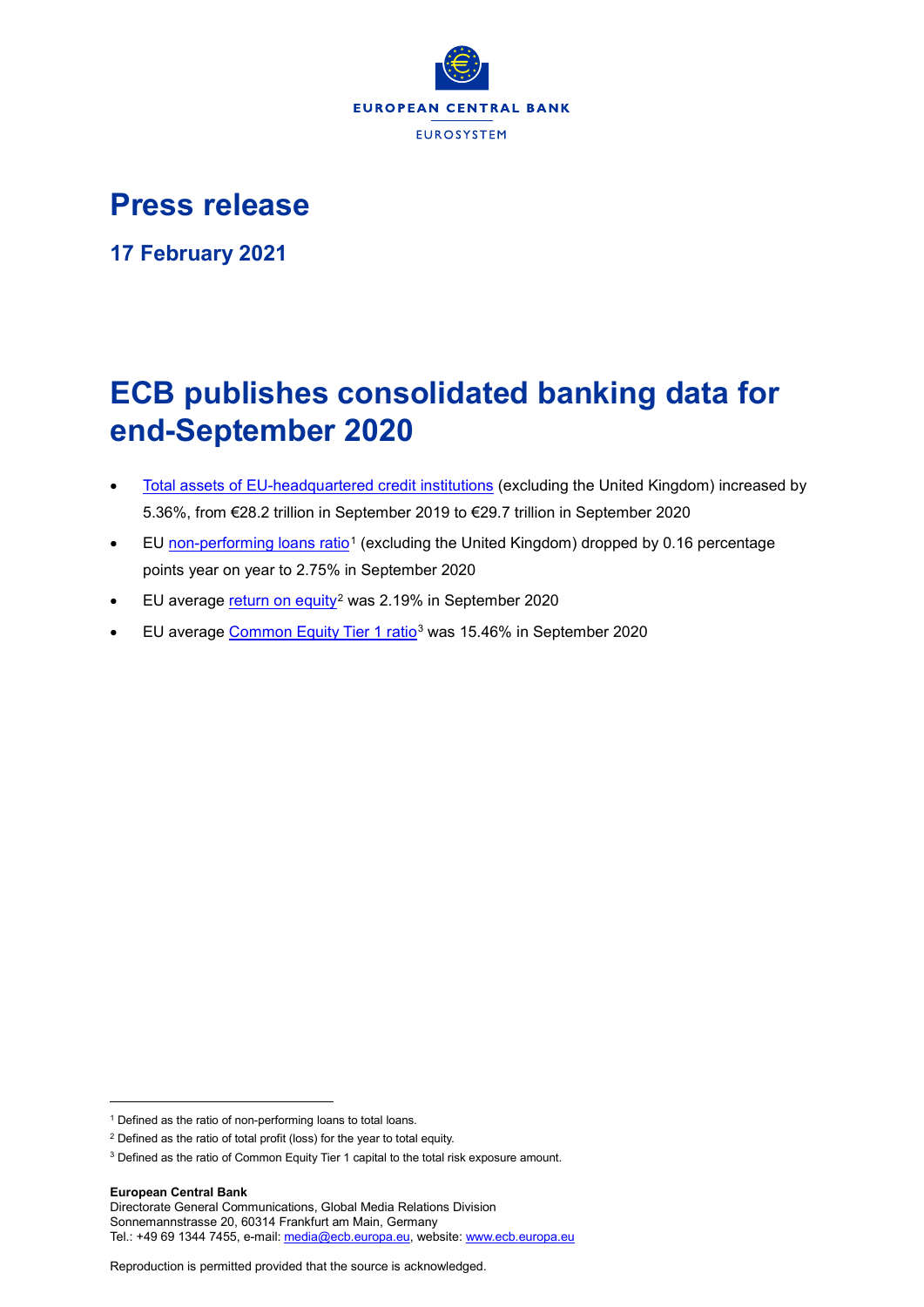# **Chart 1**

Total assets of credit institutions headquartered in the EU



# [Data for total assets of credit institutions headquartered in the EU](https://sdw.ecb.europa.eu/browseSelection.do?type=series&q=CBD2.Q.%3f.W0.11._Z._Z.A.A.A0000._X.ALL.CA._Z.LE._T.EUR&node=SEARCHRESULTS&ec=&oc=&rc=&cv=&pb=&dc=&df=)

## **Chart 2**

Non-performing loans ratio of credit institutions headquartered in the EU (excluding the United Kingdom)



**Notes: The non-performing loans ratio is defined as the ratio of non-performing loans to total loans.**

#### **European Central Bank**

Directorate General Communications, Global Media Relations Division Sonnemannstrasse 20, 60314 Frankfurt am Main, Germany Tel.: +49 69 1344 7455, e-mail[: media@ecb.europa.eu](mailto:media@ecb.europa.eu), website[: www.ecb.europa.eu](http://www.ecb.europa.eu/)

Reproduction is permitted provided that the source is acknowledged.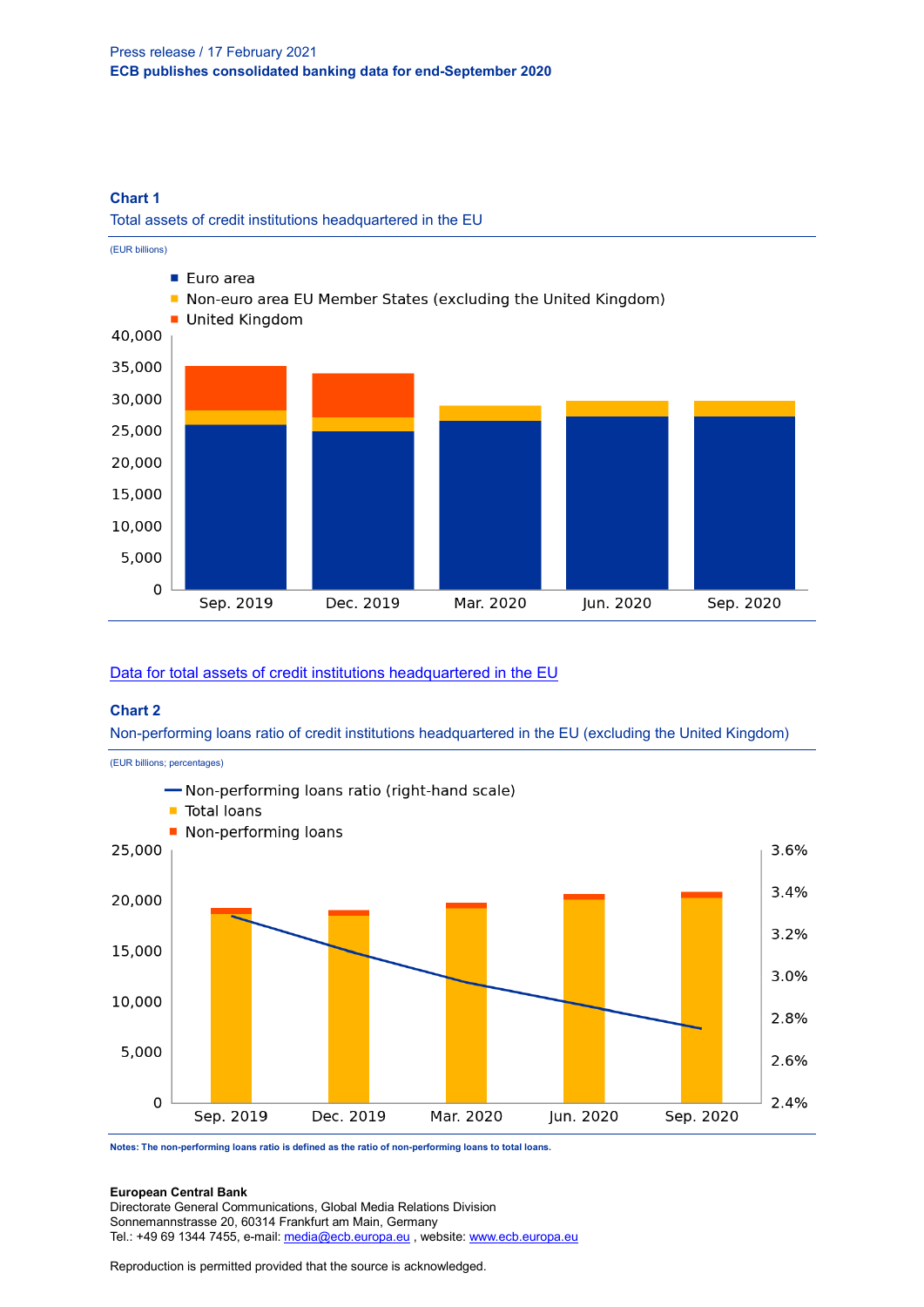[Data for the non-performing loans ratio of credit institutions headquartered in the EU](https://sdw.ecb.europa.eu/browseSelection.do?type=series&q=CBD2.Q.%3f.W0.11._Z._Z.A.F.I3632._Z._Z._Z._Z._Z._Z.PC&node=SEARCHRESULTS&ec=&oc=&rc=&cv=&pb=&dc=&df=)

### **Chart 3**

Return on equity of credit institutions headquartered in the EU in September 2020



**Notes: Return on equity is defined as the ratio of total profit (loss) for the year to total equity. The data show the return on equity calculated on the basis for the third quarter of 2020. ISO codes have been used to indicate the country.**

[Data for the return on equity of credit institutions](https://sdw.ecb.europa.eu/browseSelection.do?type=series&q=CBD2.Q.%3f.W0.11._Z._Z.A.A.I2003._Z._Z._Z._Z._Z._Z.PC&node=SEARCHRESULTS&ec=&oc=&rc=&cv=&pb=&dc=&df=) headquartered in the EU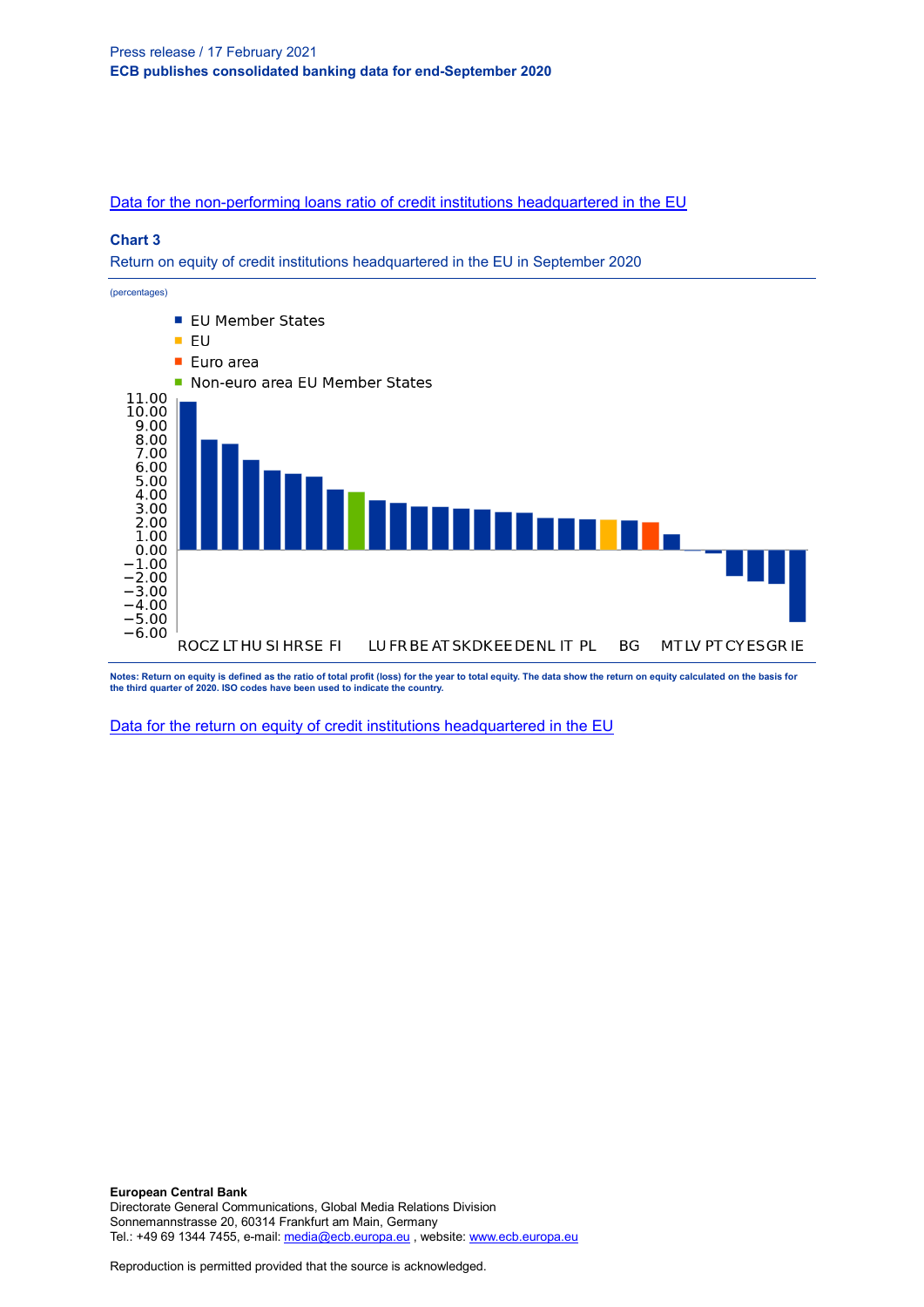#### **Chart 4**

Common Equity Tier 1 ratio of credit institutions headquartered in the EU in September 2020



**Notes: The Common Equity Tier 1 ratio is defined as the ratio of Common Equity Tier 1 capital to the total risk exposure amount. ISO codes have been used to indicate the country.**

[Data for the Common Equity Tier 1 ratio of credit institutions headquartered in the EU](https://sdw.ecb.europa.eu/browseSelection.do?type=series&q=CBD2.Q.%3f.W0.11._Z._Z.A.A.I4008._Z._Z._Z._Z._Z._Z.PC&node=SEARCHRESULTS&ec=&oc=&rc=&cv=&pb=&dc=&df=)

**The European Central Bank (ECB) has published the consolidated banking data with reference to end-September 2020**, a dataset of the EU banking system compiled on a group consolidated basis.

## **The quarterly data cover information required for the analysis of the EU banking sector**,

comprising a subset of the information that is available in the year-end dataset. The end-September 2020 data refer to 320 [banking groups](http://sdw.ecb.europa.eu/browseSelection.do?type=series&q=CBD2.Q.B0._Z.47._Z._Z.A.A.R0103._Z._Z._Z._Z.LE._Z.PN&node=SEARCHRESULTS&ec=&oc=&rc=&cv=&pb=&dc=&df) and 2,630 [stand-alone credit institutions](http://sdw.ecb.europa.eu/browseSelection.do?type=series&q=CBD2.Q.B0._Z.47._Z._Z.A.A.R0101._Z._Z._Z._Z.LE._Z.PN&node=SEARCHRESULTS&ec=&oc=&rc=&cv=&pb=&dc=&df) operating in the EU (including foreign subsidiaries and branches), covering nearly 100% of the EU banking sector balance sheet. This dataset includes an extensive range of indicators on profitability and efficiency, balance sheets, liquidity and funding, asset quality, asset encumbrance, capital adequacy and solvency. Aggregates and indicators are published for the full sample of the banking industry.

**Large reporters apply International Financial Reporting Standards and the Implementing Technical Standards on supervisory reporting of the European Banking Authority, while some smaller reporters may apply national accounting standards.** Accordingly, aggregates and indicators may also cover data based on national accounting standards, depending on the availability of the underlying items.

#### **European Central Bank** Directorate General Communications, Global Media Relations Division Sonnemannstrasse 20, 60314 Frankfurt am Main, Germany Tel.: +49 69 1344 7455, e-mail[: media@ecb.europa.eu](mailto:media@ecb.europa.eu), website[: www.ecb.europa.eu](http://www.ecb.europa.eu/)

Reproduction is permitted provided that the source is acknowledged.